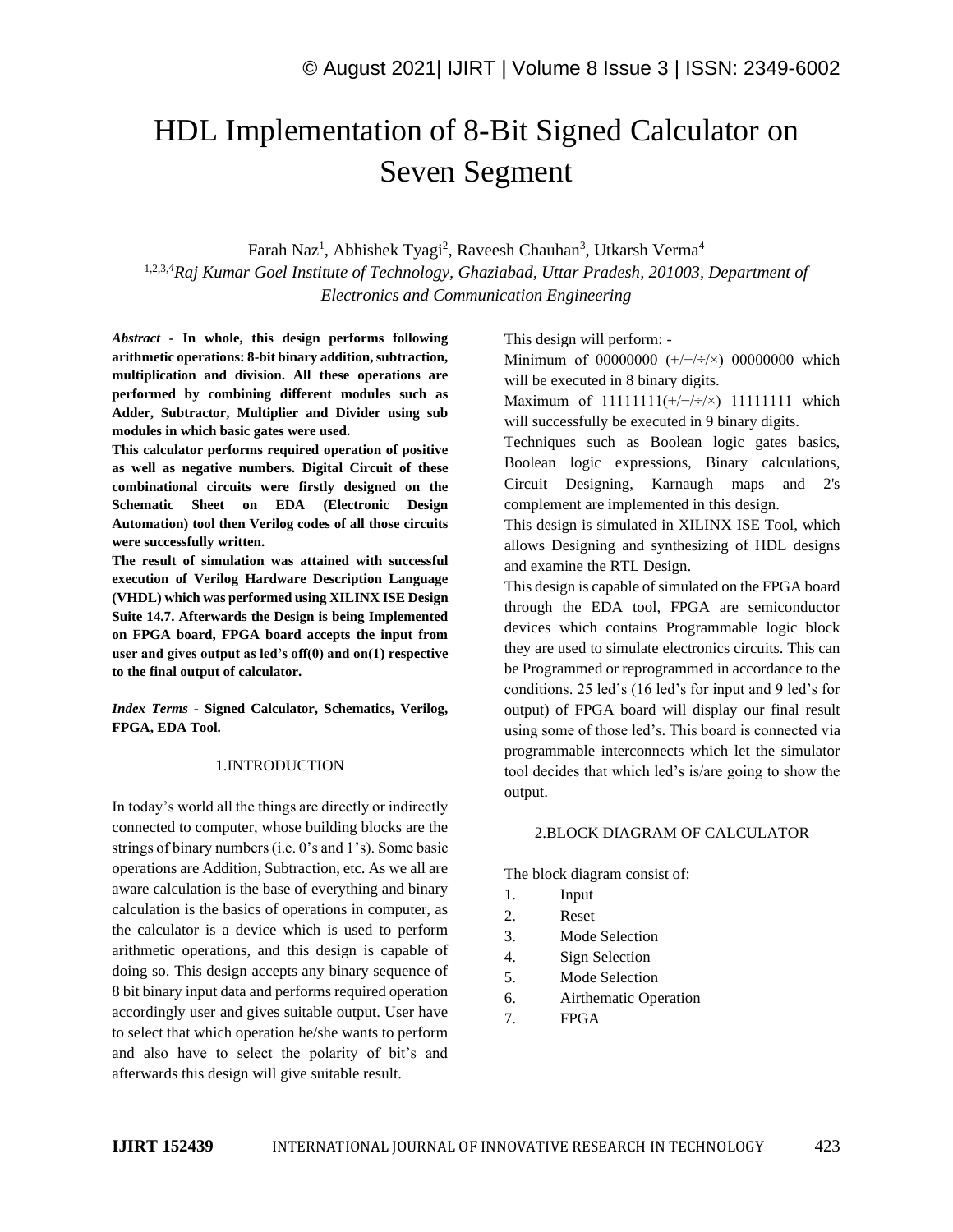### © August 2021| IJIRT | Volume 8 Issue 3 | ISSN: 2349-6002



Fig.1 Block diagram of working of the calculator. This block diagram shows the functioning of the calculator.

### 2.1.INPUT

In this section user gives 2 inputs A and B. Each inputs is of 8 bits along with several other inputs like inputs for sign selection which is of 1 bit (0 for positive and 1 for -ive) and inputs for mode selection which is of 2 bits (00 for summation, 01 for minus 10 for multiply and 11 for divide).

### 2.2. MODE SELECTION

Mode Select is the module used for the selecting the mode of the execution.

- $00 -$  Addition
- 01:- Subtraction,

10:- Multiplication,

11:- Division.

This is achieved by transferring the output of the different modules to the input of decoder 2X4 which gives the output based on the operation selection by the user.

A 4X1 multiplexer can also be used in instead of a 2X4 decoder to achieve the same operations. But in that case the mode selection inputs will be connected to the select lines of the 4X1 multiplexer.

### 2.3.SIGN SELECTION

This block selects the sign of the input,  $0 -$  positive, 1 – negative. Binary data is being converted into its 2's complement form for their negative representation. We have constructed a sign selection which is responsible for selection of sign (positive or negative) according to the corresponding input.

The Sign Selection module used here is of 8-bit which decides the input based on the input provided by the user. A logic '0' indicates the positive (+ve) sign and a logic '1' indicates negative (-ve) sign. This is done by the xor gate and the 2's complement converter based on the input. 0 to xor gate doesn't change the other input but 1 inverts the other input. This is how the sign selection is achieved.

### 2.4.RESET

This is a separate input which reset the circuits (when 1) and set every output to zero state. In case of any failures there is a reset pin which resets the output on applying 0 to it and the design works by itself if input is 1.

### 2.5. ADDITION, SUBTRACTION, MULTIPLICATION AND DIVISION

There are different operations that a calculator can have. Some of these may contain subtraction, addition multiplication, division, power, logarithmic calculations and many more. So add, subtract, multiply and divide are the four modules designed in this in order to perform their respective operation which has been selected by the user in the mode selection.

### 2.6.FPGA

FPGA are semiconductor devices which are made up of the table of the configurable logic blocks (CLBs) those are interlace together through the programmable interconnects. The FPGA contains an array of the programmable logic blocks, and the re-configurable interconnections that would allow all the blocks and logic gates to get them connected through wire altogether, to accomplish the complex combinational functions, or only some simple logic gates functions.. FPGAs are reprogrammable devices that can be reprogrammed to a suitable and needed application or functionality prerequisite after fabrication.

FPGAs are widely used in quick prototyping and verification of theoretical design and as well as useful in electronic systems. The primary use of the FPGA's is to avoid the high expenses for the custom VLSI projects such as ASIC for a small quantity.

The Nexys A7 is rebranded version of Nexys DDR4 board, which is the updated form of the Nexys 4 board With the its very large-capacity FPGA, general external memory, and collection of USB's, Ethernet, and many other ports, the board of Nexys\_A7.

### 3.SEVEN SEGMENT DISPLAY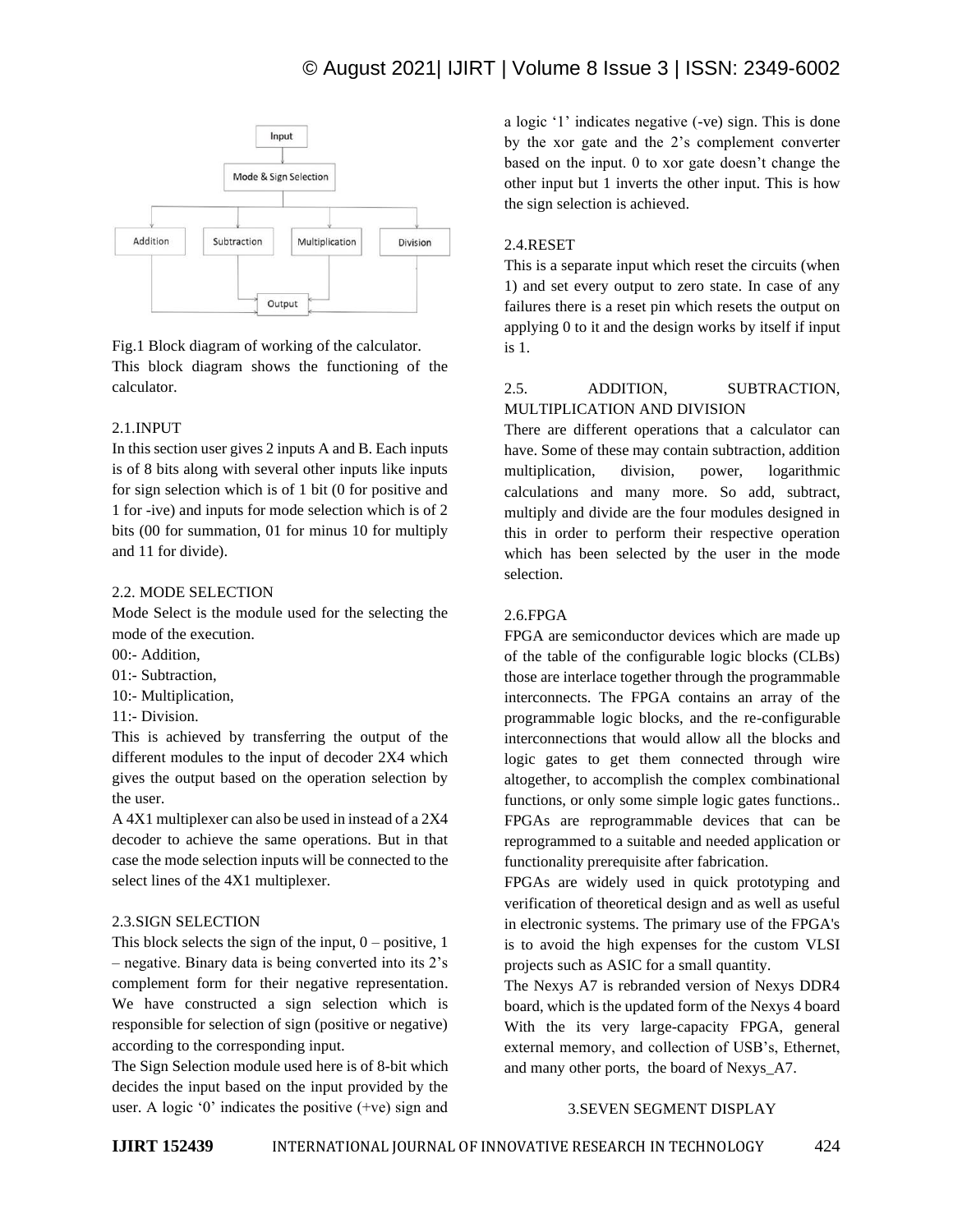In our project we have focused to display the output of the 8-bit calculator on the seven-segment display for which our output values are changing. As our proposed project is generating outputs in binary format at the end so we require a seven-bit decoder to generate specific bit signals to generate the required output which is to be applied as an input to the seven-segment display. So, we have an output to display it we require four seven segments' LEDs to represent it. Here is the diagram of seven segment display given below as figure 3.A.



Figure 3.A

Here we can see seven segment denoted as A ,B ,C, D, E, F and G each segment is set of LED's and anode of these are set to be High always to make a particular segment active we have to make its cathode to be low. For example we want to display 3 number so we have to make cathode of the F and E to be HIGH and kept others at low voltage for displaying the number. We have denoted each segment cathode as CG, CF, CE, CD, CC, CB and CA in the table. The more detailed description is given in the below table :

| No                      | $_{\rm cc}$ | CF          | CE          | CD          | cc <sub>l</sub> | CВ          | CA          | Cathode    |
|-------------------------|-------------|-------------|-------------|-------------|-----------------|-------------|-------------|------------|
| $\bf{0}$                | $\mathbf H$ | L           | L           | L           | L               | L           | L           | 7'b0000001 |
| $\mathbf{1}$            | $\mathbf H$ | $\mathbf H$ | $\mathbf H$ | $\mathbf H$ | L               | L           | $\mathbf H$ | 7'b1001111 |
| $\overline{2}$          | L           | н           | L           | L           | $\mathbf H$     | L           | L           | 7'b0010010 |
| $\overline{\mathbf{3}}$ | L           | H           | $\mathbf H$ | L           | L               | L           | L           | 7'b0000110 |
| 4                       | L           | L           | н           | $\mathbf H$ | L               | L           | $\mathbf H$ | 7'b1001100 |
| 5                       | L           | L           | H           | L           | L               | H           | L           | 7'b0100100 |
| 6                       | L           | L           | L           | L           | L               | $\mathbf H$ | L           | 7'b0100000 |
| 7                       | H           | $\mathbf H$ | $\mathbf H$ | $\mathbf H$ | L               | L           | L           | 7'b0001111 |
| s                       | L           | L           | L           | L           | L               | L           | L           | 7'b0000000 |
| 9                       | L           | г           | $\mathbf H$ | L           | L               | г           | L           | 7'b0000100 |

4.RTL VIEW OF CALCULATOR



Figure 4.A





Table 1 : I/O table of seven segment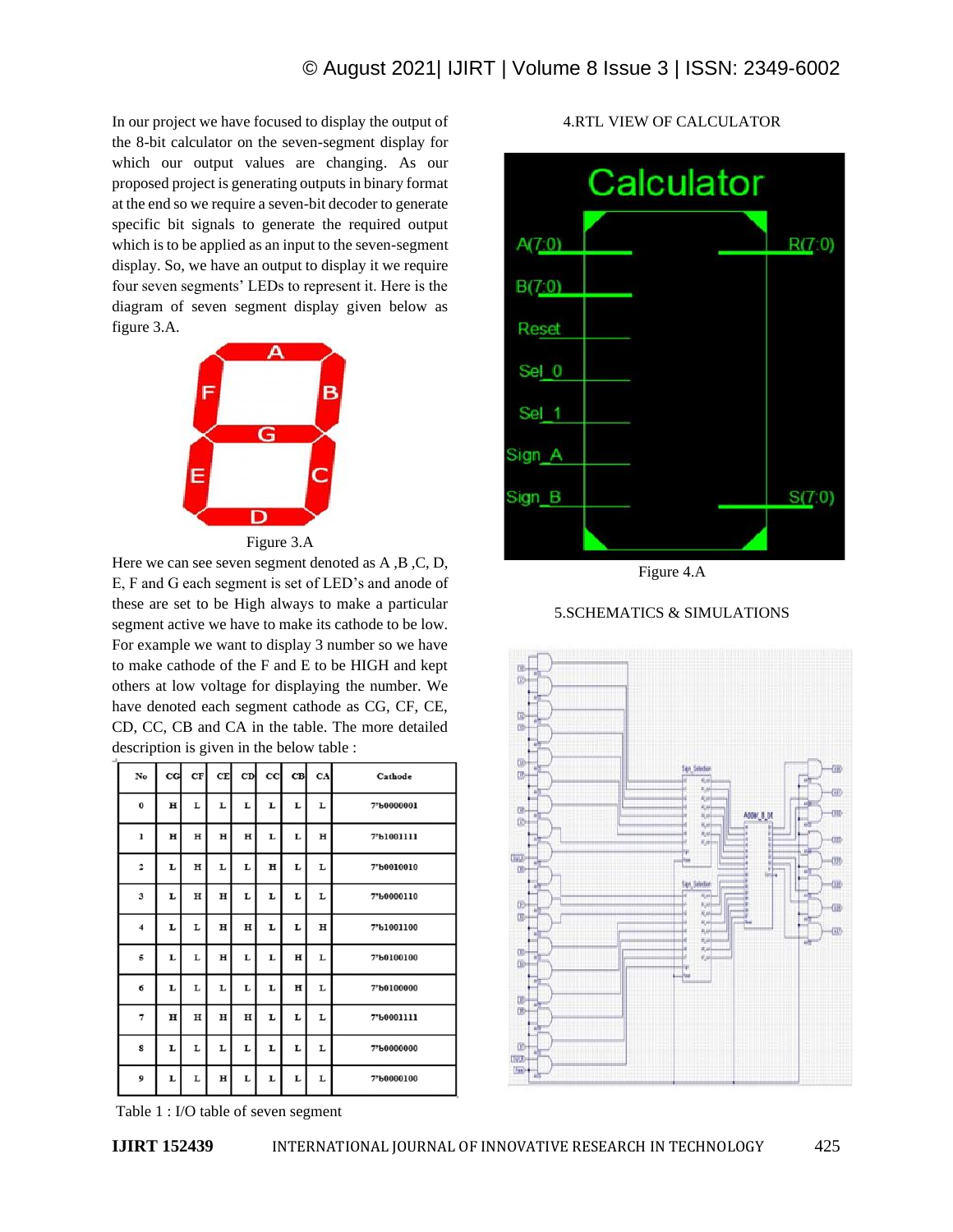## © August 2021| IJIRT | Volume 8 Issue 3 | ISSN: 2349-6002



Fig. 5.B – 8-Bit Multiplier

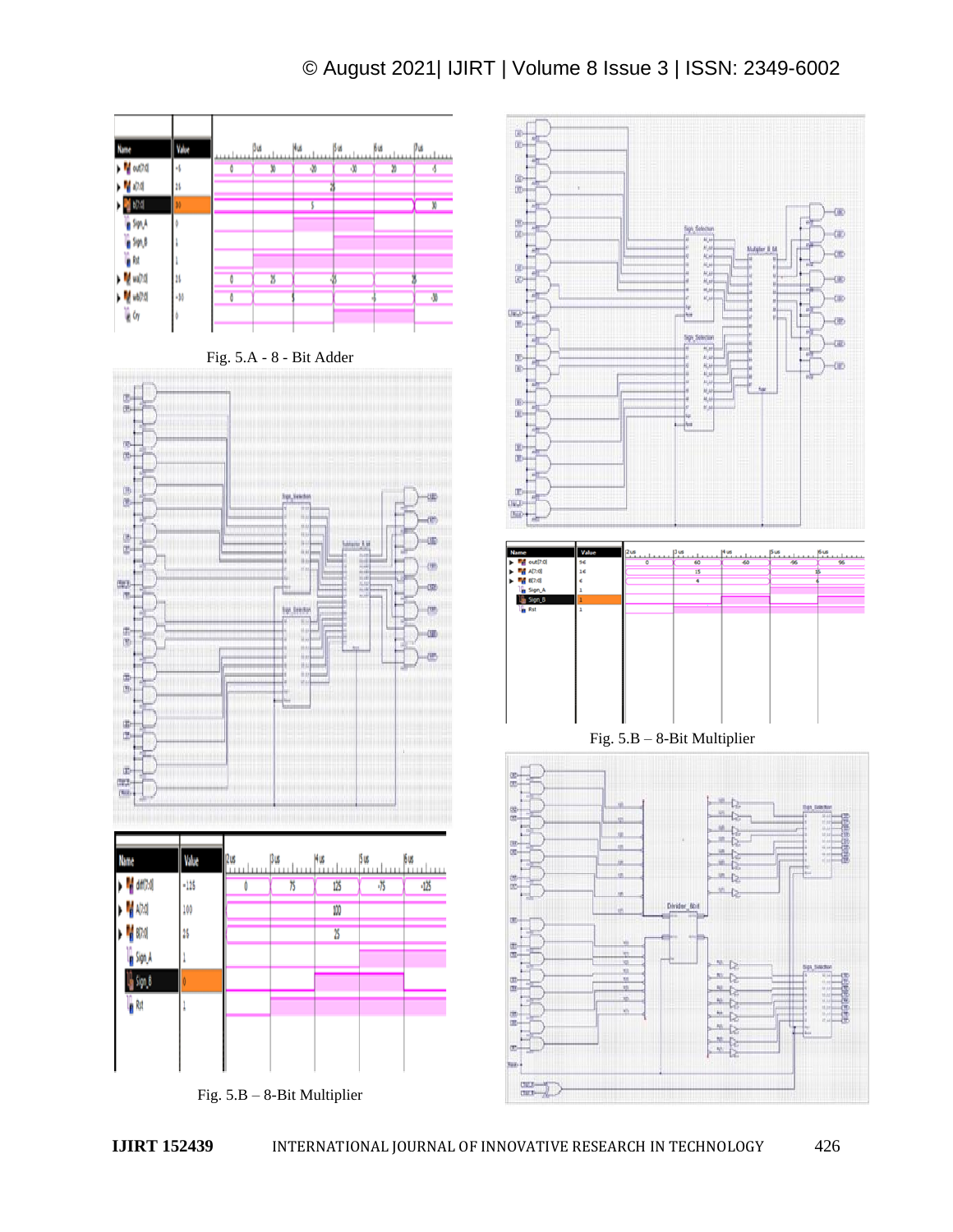### © August 2021| IJIRT | Volume 8 Issue 3 | ISSN: 2349-6002



### 6.THEORY

#### 6.1. 8-BIT ADDER

Here we have constructed an 8 bit signed adder circuit which is an top module which have many sub-blocks like 8-bit adder, full adder, half adder, etc. The Sign Selection module used here is of 8-bit which decides the input based on the input provided by the user.

### 6.2 8-BIT SUBTRACTOR

Subtractor used in this module is of 8-bit. It consists of inner sub-modules of full adder and half adder There are two inputs A and B and here B is subtrahend from A is minuend In case of any failures there is a reset pin which resets the output on applying 0 to it and the design works by itself if input is 1. Sign selection also works for negative numbers subtracting negative of B from A will add it to A.

### 6.3 8-BIT MULTIPLIER

Here we have constructed an 8-bit signed multiplier circuit which is an top module which have many subblocks like 8-bit multiplier, 8\*1 multiplier, 8-bit adder, etc. A logic '0' indicates the positive (+ve) sign and a logic '1' indicates negative (-ve) sign. This is done by the xor gate and the 2's complement converter based on the input. 0 to xor gate doesn't change the other input but 1 inverts the other input. This is how the sign selection is achieved.

### 6.4 8-BIT DIVIDER

Here we have constructed an 8-bit signed divider circuit which is an top module which have many inner sub-blocks like 8-bit divider, comparator, 8-bit subtractor, etc. In thi module A is the dividend and B is the divisor.

### 6.5 8-BIT CALCULATOR

In this whole we conclude, this design can performs the following functions: arithmetic operations - 4-bit binary addition, subtraction, multiplication and division. These operations can be performed by combining many different modules like as Subtractor, Adder, Multiplier and Divider using their sub modules in which the basic gates were used.

### 7.CONCLUSION

Our binary calculator is successfully synthesized and simulated. The output we get is up to the mark as expected. FPGA board successfully accepts the input and Led's of FPGA shows the output as expected. This might be further expandable by using FPGA implementation of this project on LCD (liquid-crystal display), VGA (Monitor), Hyper Terminal. This could have been done even by Arduino IDE or other micro controllers but that restricts our learning from getting farther from Digital Fundamentals. The purpose of this project is to utilize all these digital components to study and create our own 8-bit calculator.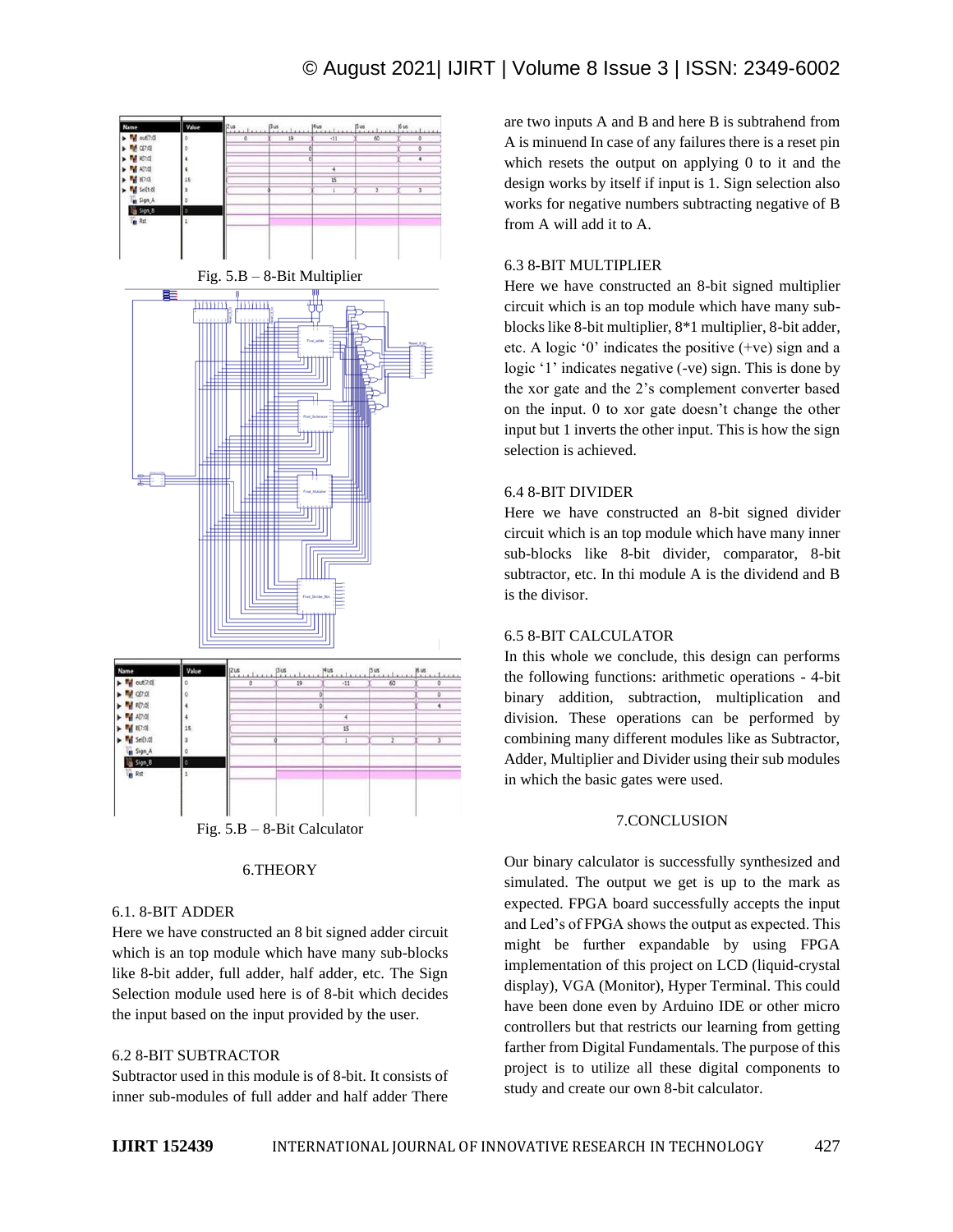At last we have connected our implements design to the hardware FPGA board through the JTAG connection. And then the implemented design can be seen on the hardware the switches can be turned on and off correspondingly representing logic '0' and logic '1' respectively.

### 8.ACKNOWLEDGEMENT

The authors we would like to thank Dr. RK Yadav sir, Head of the Department, Electronics and Communication, for giving this opportunity to them. They would also like to thank Dr. Pavan Shukla Sir and Mr. Sandeep Bhatia sir for his constant support and thoughtful discussions during this project. Last but not the least we would like to thank our project guide Ms. Farah Naz ma'am for her effort that she has put.

### REFERENCES

- [1] Janwadkar, Sudhanshu & Dhavse, Rasika. (2021). Qualitative and Quantitative Analysis of Parallel-Prefix Adders. 10.1007/978-981-15-6229-7\_6.
- [2] Daphni, S & Grace, K.S. (2021). Design an Area Efficient Kogge Stone Adder using Pass Transistor Logic. 614-618. 10.1109/ICICV50876.2021.9388489.
- [3] Ykuntam, Yamini & Pavani, Katta & Saladi, Krishna. (2020). Design and analysis of High speed wallace tree multiplier using parallel prefix adders for VLSI circuit designs. 1-6. 10.1109/ICCCNT49239.2020.9225404.
- [4] Thakur, Garima & Sohal, Harsh & Jain, Shruti. (2020). Design and Analysis of High-Speed Parallel Prefix Adder for Digital Circuit Design Applications. 095-100. 10.1109/ComPE49325.2020.9200064
- [5] Daphni, Samraj & Grace, Kasinadar. (2019). Design and Analysis of 32-bit Parallel Prefix Adders for Low Power VLSI Applications. Advances in Science, Technology and Engineering Systems Journal. 4. 10.25046/aj040213.
- [6] Rakesh, S. & Grace, K.S. (2019). A comprehensive review on the VLSI design performance of different Parallel Prefix Adders. Materials Today: Proceedings. 11. 1001 1009. 10.1016/j.matpr.2018.12.030.
- [7] Varshney, Neha & Arya, Greeshma. (2019). Design and Execution of Enhanced Carry Increment Adder using Han-Carlson and Kogge-Stone adder Technique: Han-Carlson and Kogge-Stone adder is used to increase speed of adder circuitry. 1163-1170. 10.1109/ICECA.2019.8822194.
- [8] C, Rahila & Kumar, Ulayil. (2019). A Comprehensive Comparative Analysis of Parallel Prefix Adders for ASIC Implementation. SSRN Electronic Journal. 10.2139/ssrn.3427758.
- [9] Menasri, Wahiba & Abdellah, Skoudarli & Azzaz, Mohamed Salah & Aichouche, Belhadj Aissa. (2018). Design and FPGA Implementation of Residual Data in HEVC CABAC Encoder. 1- 5. 10.1109/SIVA.2018.8661063.
- [10]Sayali Shembalkar, Samiksha Dhole, Tirupati Yadav, Prasheel Thakre, "Vedic Mathematics Sutras -A Review", International Conference on Recent Trends in Engineering Science and Technology (ICRTEST 2017), ISSN: 2321- 8169, Volume: 5 Issue: 1(Special Issue 21-22 January 2017), pg-148 -155.
- [11]Olemskoy I.V., Eremin A.S., Kovrizhnykh N.A. Embedded methods of order six for special systems of ordinary differential equations. Appl. Math. Sci. 2017. vol. 11. No. 1. pp. 31–38.
- [12] Study of Variable Parallel Prefix Adders Using Altera Cyclone IV FPGA Kit" S. Arthireena, G. Shanmugavadivel, "Efficient Sign Detection using Parallel Communication Engineering (ICEICE), 2017.
- [13] Prefix Adder" in International Conference on Electrical, Instrumentation and S. Daphni, K. S. Vijula Grace, "A review analysis of parallel prefix adders for International Conference on Circuits and Systems (ICCS), 2017.
- [14] Better performance in VLSI applications" in Proceedings of 2017 IEEE
- [15] Zabidi N N and Ab Rahman A 2017 VLSI Design of a Fast Pipelined 8x8 Discrete Cosine Transform International Journal of Electrical and Computer Engineering (IJECE).
- [16]P. Patronik, S. J. Piestrak, "Design of RNS Reverse Converters with Constant Shifting to Residue Datapath Channels" Journal of Signal Processing Systems, 2017.
- [17]M. Macedo, L. Soares, B. Silveira, C. M. Diniz, Eduardo A. C. da Costa, "Exploring the use of